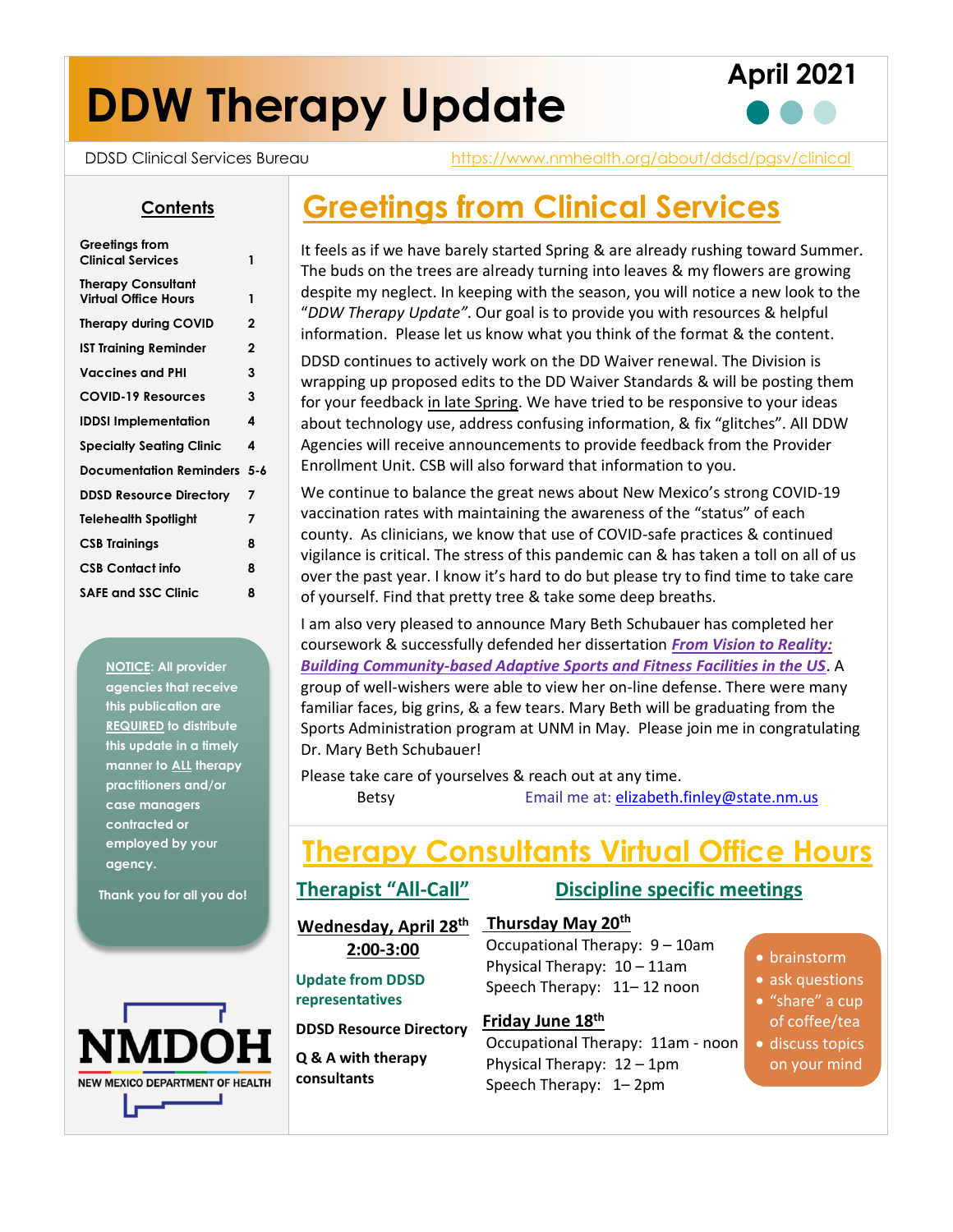## **Therapy Services during COVID-19**

- Therapists can provide services remotely and in-person based on the wishes of the person or their guardians. Teams should have already met to address plans for providing therapy services.
- Therapists are not prohibited from visiting with clients outside the home. Remember, COVID-Safe Practices must be followed at all times.
- Therapists and BSCs should continue to follow the Therapy and BSC Clinical Session Requirements memo [revised and updated 4/1/21].
- When unique circumstances occur, teams may request exceptions for delivery of services through their Regional Office. This may include two therapists being present in the home together. Please specify why the exception is needed, treatment goals, & estimated number of visits needed.

#### **Planning Meeting Requirements**

- It is the expectation that DD Waiver Interdisciplinary teams (IDTs) meet to discuss and plan for COVID-related needs and changes to service delivery.
- The same expectation applies for Medically Fragile Waiver, Supports Waiver, and Mi Via Waiver participants and their identified supports.

**Having Difficulties?** *Barriers to providing telehealth for an individual?*

- Reach out to Case Manager, Residential Agency, and/or IDT members directly to problem-solve
- Contact the Case Manager and guardian to request a conference call/IDT meeting. Try offering possible meeting times vs. leaving it open-ended
- If unsuccessful, contact one of the Therapy Consultants
- Contact your Regional Office for assistance

### **Individual Specific Training (IST) Reminder**

- All DSP are required to complete trainings as indicated on the Individual Specific Training page of the current ISP – regardless of service location.
- WDSI and CARMP training is needed for all types of CCS service provision - whether remote or in-person.
- It is very important that everyone working with the person have knowledge of medical conditions, learning styles, positioning needs, communication strategies, etc.
- Agencies should be contacting therapists to schedule required trainings.

**Recent Memos and Guidance From DDSD**

Congregate Facility and Day Services Update March 2021 [3/15/21]

NM DOH COVID19 Policies Updated March 12, 2021 [3/15/21]

CARMP Draft Therap Training Announcement [3/15/21]

DDSD Indoor Visitation Requirements for Court Appointed Guardians and Conservators March 2021 [3/9/21]

DDSD Therapy and Behavior Support Consultant Requirements document updated April 1, 2021 [4/1/21]

**Please contact your Therapy Consultant or DDSD Regional Office if you have questions or concerns**

**Physical Therapy coverage is needed in NW NM – Gallup and Farmington!! If you or your agency are looking to expand your caseload, please contact Felicia Vidro, [Felicia.vidro@state.nm.us,](mailto:Felicia.vidro@state.nm.us) for more information!**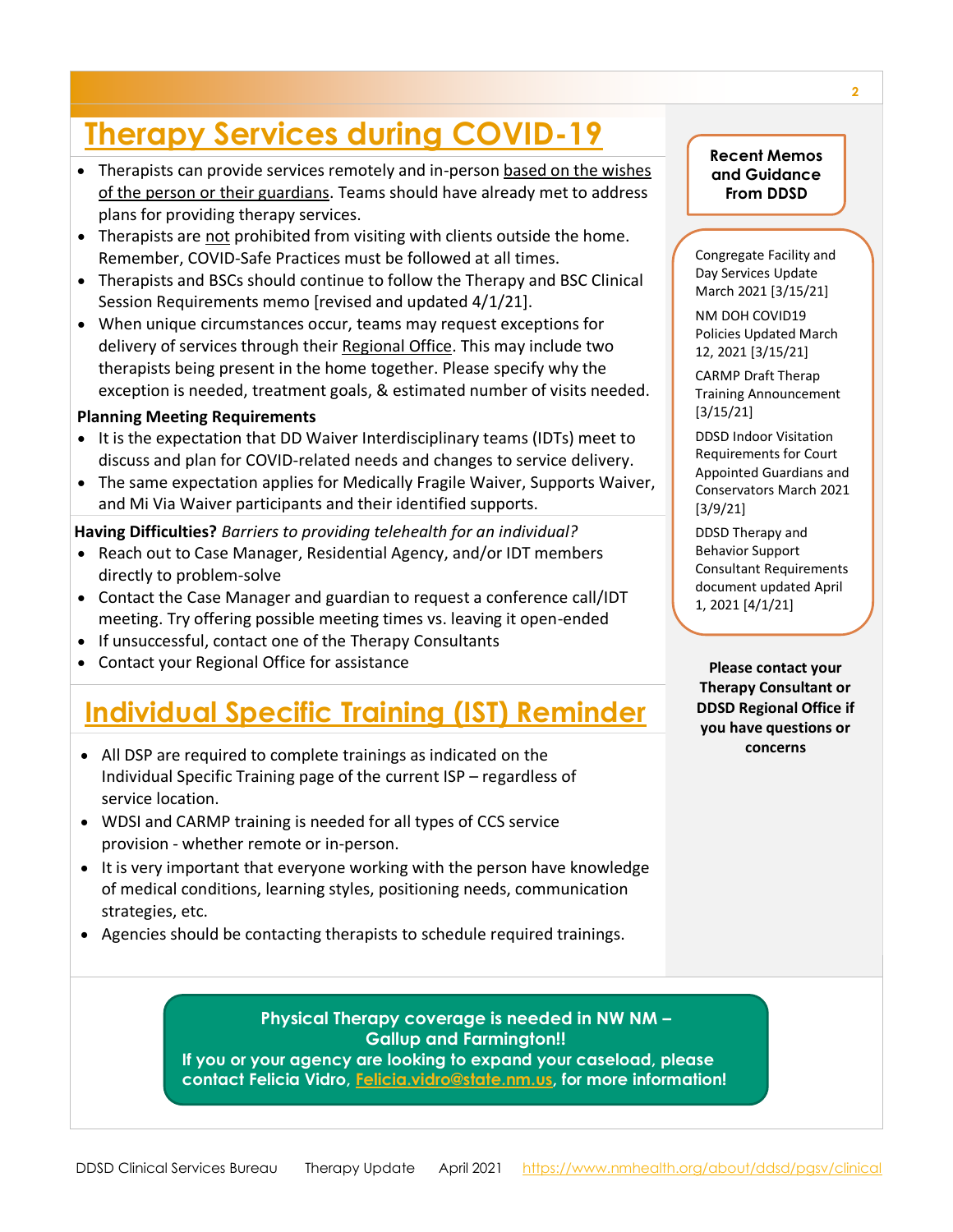## **Vaccine Status and PHI**

- Vaccination status is Protected Health Information (PHI) and does not need to be disclosed per HIPAA guidelines. Proof of vaccination is not required to provide waiver services. Although some people may voluntarily disclose this information, it cannot be demanded that you do so.
- Receiving the vaccine is a personal choice and not mandated by the Department of Health or DDSD. DDSD highly encourages everyone to receive the vaccine but it is not a mandate.
- It is not appropriate for a guardian, Direct Service Provider or Vendor agency, EOR, Case Manager, Consultant, Community Support Coordinator, Therapist, BSC or other supports to ask anyone if they have or have not been vaccinated.

## **COVID-19 Resources**

#### **NM Department of Health COVID Safe Practices and Policies**

<https://cv.nmhealth.org/covid-safe-practices/>

• Helpful guidance and clarification related to exposure, testing, isolation, employee/employer responsibilities, and more

#### **NM DDSD COVID-19 site** <https://nmhealth.org/about/ddsd/diro/ddcv/>

- Consolidated information especially relevant to DDSD providers including: all DDSD COVID-19 Numbered Response Memos; Guidance
- Documents; Policies; and a variety of very helpful Resource Documents.
- Please check this site often for updates!

#### **State of New Mexico COVID Vaccine Site** [https://cvvaccine.nmhealth.org](https://cvvaccine.nmhealth.org/)

- Vaccine registration, provider locations, maps, and registration information
- Current statistics about the state's vaccination effort, including vaccines received in New Mexico, vaccines administered, vaccines administered in the last seven days
- *Note:* If you get a text/email from DOH to schedule and you have already received your first and/or second doses elsewhere, please log on and provide date(s) so your 'dose' will be released for another person
- **Homebound or other special circumstances?** The information is being picked up through the online registry. Fill out all of the information and then check 'other'. State any special needs in this box. Also include if the person is a caregiver for someone that is medically fragile or other qualification.

**BackInUse.com** is dedicated to helping New Mexican's with disabilities get the equipment they need either free or at very little cost.

- The statewide program specializes in acquiring, repairing and distributing Assistive Technology (AT) / Durable Medical Equipment (DME) statewide.
- Through their website, individuals can to look at what equipment is available, request needed equipment, and post usable equipment for donation or sale.



Therapists and BSCs can reassure guardians, participants, and EORs that they are using COVID-19 safe practices.

#### Please note:

**During the COVID-19 pandemic, we continue to work in a very fluid situation and directives can and do change rapidly.** 

This *DDW Therapy Update* is current as of the time of release. Therapists and readers should follow the latest guidance available.



[https://backinuse.com](https://backinuse.com/)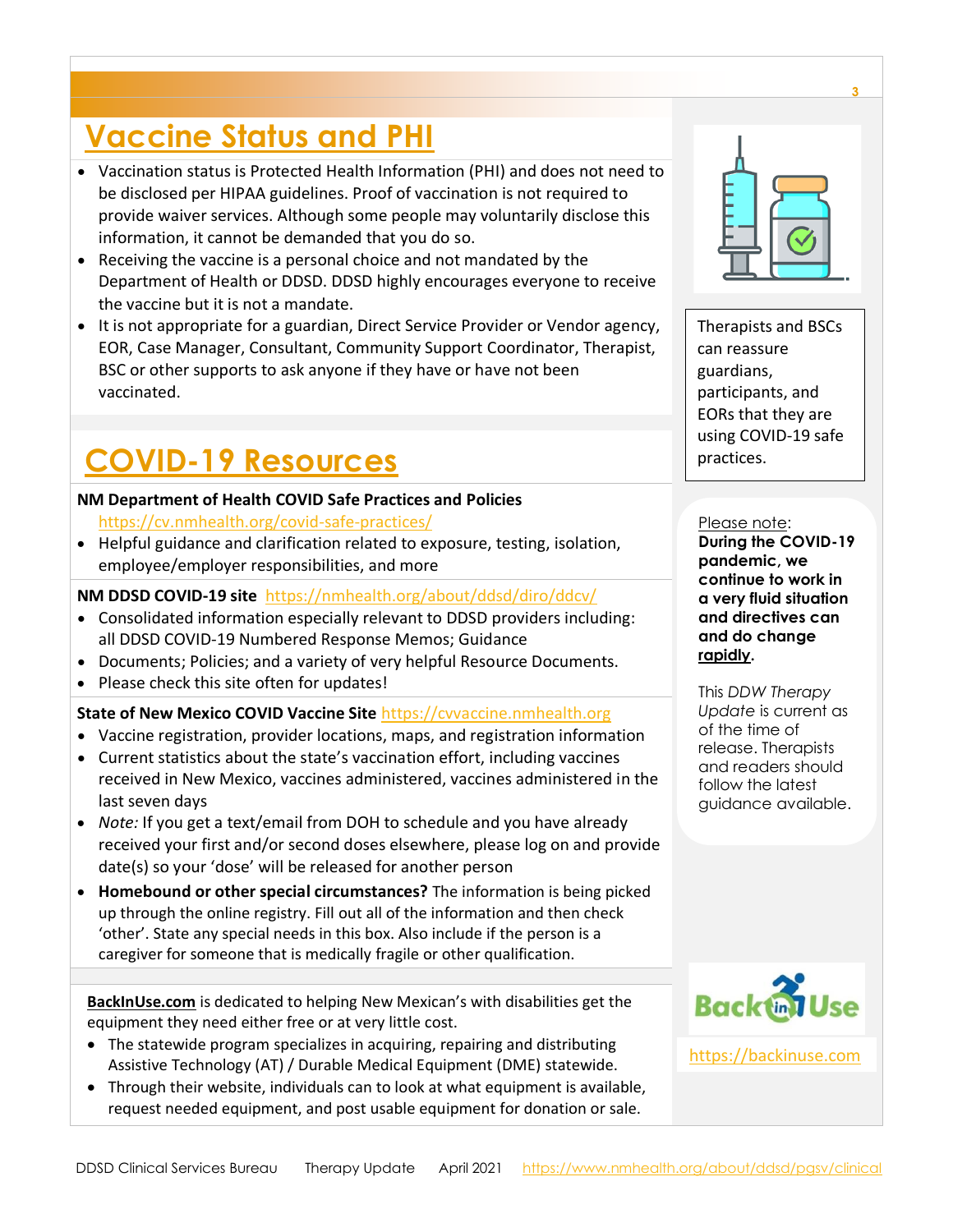### **IDDSI Implementation**

### *International Dysphagia Diet Standardization Initiative (IDDSI)*

#### NEVER HEARD OF IDDSI?

- The IDDSI framework consists of standardized terminology and definitions to describe texture modified foods and thickened liquids used for individuals with dysphagia of all ages, in all care settings, and in all cultures.
- Many hospitals and acute care settings have already implemented IDDSI to support consistency in care.

Visit the website for detailed information and resources **Example 2016** [nm.us](mailto:Demarre.sanchez@state.nm.us)

- It is important for DDW therapists to be familiar with the IDDSI framework as this becomes implemented within DD Waiver.
- We will be gathering multiple perspectives, across several disciplines, on how best to complete this process.

Discussion sessions about the DDW transition to use of the IDDSI framework will be held in May and June.

Contact for questions: [Demarre.sanchez@state.](mailto:Demarre.sanchez@state.nm.us)



## **Specialty Seating Clinic News**

#### **Specialty Seating Clinic (SSC) Virtual Office Hours**

2nd Tuesday of each month 3-5pm **May 11 June 8**

Hosted by Scott Hubbard, MPT and Jason Lavy, SSC Manager

Please contact either of them if you have questions or specific topics you would like addressed during office hours

#### **Having trouble getting PCP Documentation?**

- It is recommended that therapists attend PCP appointments when requesting wheelchair evaluations
- SSC has 'cheat sheets' available with guidance for chart note documentation needed for DME requests for insurance approval. Ask for your copy today!

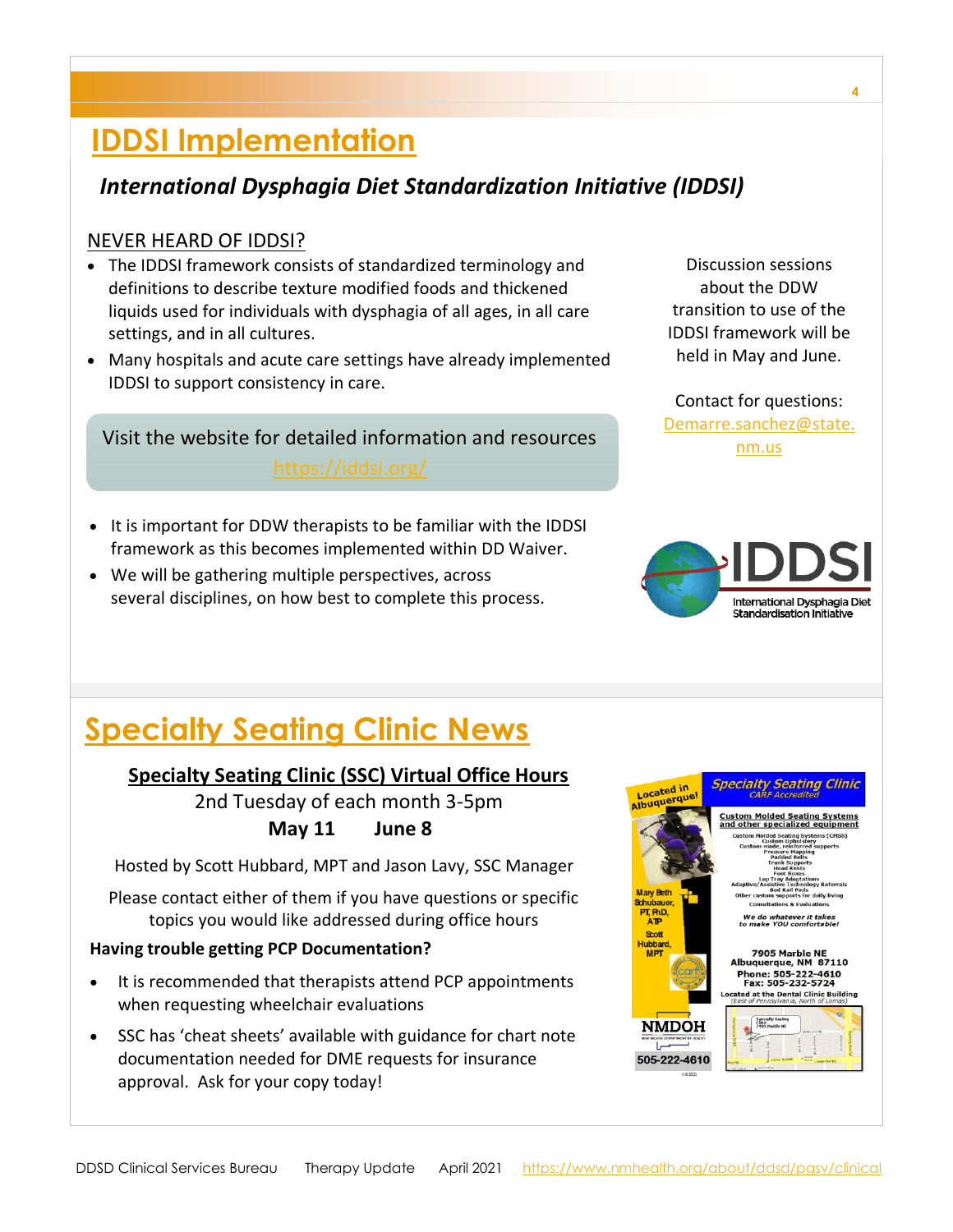### **Annual Therapy Re-Evaluation Report**

### **Components to include per DDW Standards:**

- Assessment tools/processes used, and the results obtained for ( any pertinent areas traditionally addressed by that therapy discipline
- The response to any therapy related changes in the person's living or day activities during the prior year
- The therapy related response to any recommendations generated by entities outside of the IDT
- The functional status of the person in all areas addressed in therapy during the prior year \* For individuals at moderate or high risk for aspiration and an
	- ongoing CARMP, this includes an ARM re-evaluation \*
- Status of and recommendations regarding continuation, modification, or discontinuation of current therapy goal(s) and objective(s) compared to baseline. This may include WDSIs, DSP training, and AT.

\* For individuals at moderate or high risk for aspiration, this includes recommendations for continuation or modification to CARMP strategies \*

## **Clinical Documentation Reminders**

**Re-evaluation**  *and* **Progress Report**  *"all in one"*



### **Therapy Documentation Form (TDF)**

- Semi-annual Report: complete those sections only, no additional report is needed.
- Any revisions to the TDF for changes to requested units, CARMP status, goals/objectives, etc., *need to be made on the original document.*
- Be sure to sign and date the original document and anytime there are revisions.



### **OT Consultant**

- Questions about providing OT services?
- Need help with documentation forms?
- JCM Clinical Exception Request?

#### **Contact:**

Robin Leinwand OT Statewide Consultant [Robin.leinwand@state.nm.us](mailto:Robin.leinwand@state.nm.us) 505-239-1768 (cell/text)

#### **Therapy Services – Clinical Documentation Information and Forms**

[https://www.nmhealth.org/abo](https://www.nmhealth.org/about/ddsd/pgsv/clinical/therapy/) [ut/ddsd/pgsv/clinical/therapy/](https://www.nmhealth.org/about/ddsd/pgsv/clinical/therapy/) 

#### **JCM Clinical Exception - Budget Request Process**

[https://www.nmhealth.org/publ](https://www.nmhealth.org/publication/view/form/4794/) [ication/view/form/4794/](https://www.nmhealth.org/publication/view/form/4794/)

#### **JCM Clinical Exception Application Form**

[https://www.nmhealth.org/publ](https://www.nmhealth.org/publication/view/form/4054/) [ication/view/form/4054/](https://www.nmhealth.org/publication/view/form/4054/)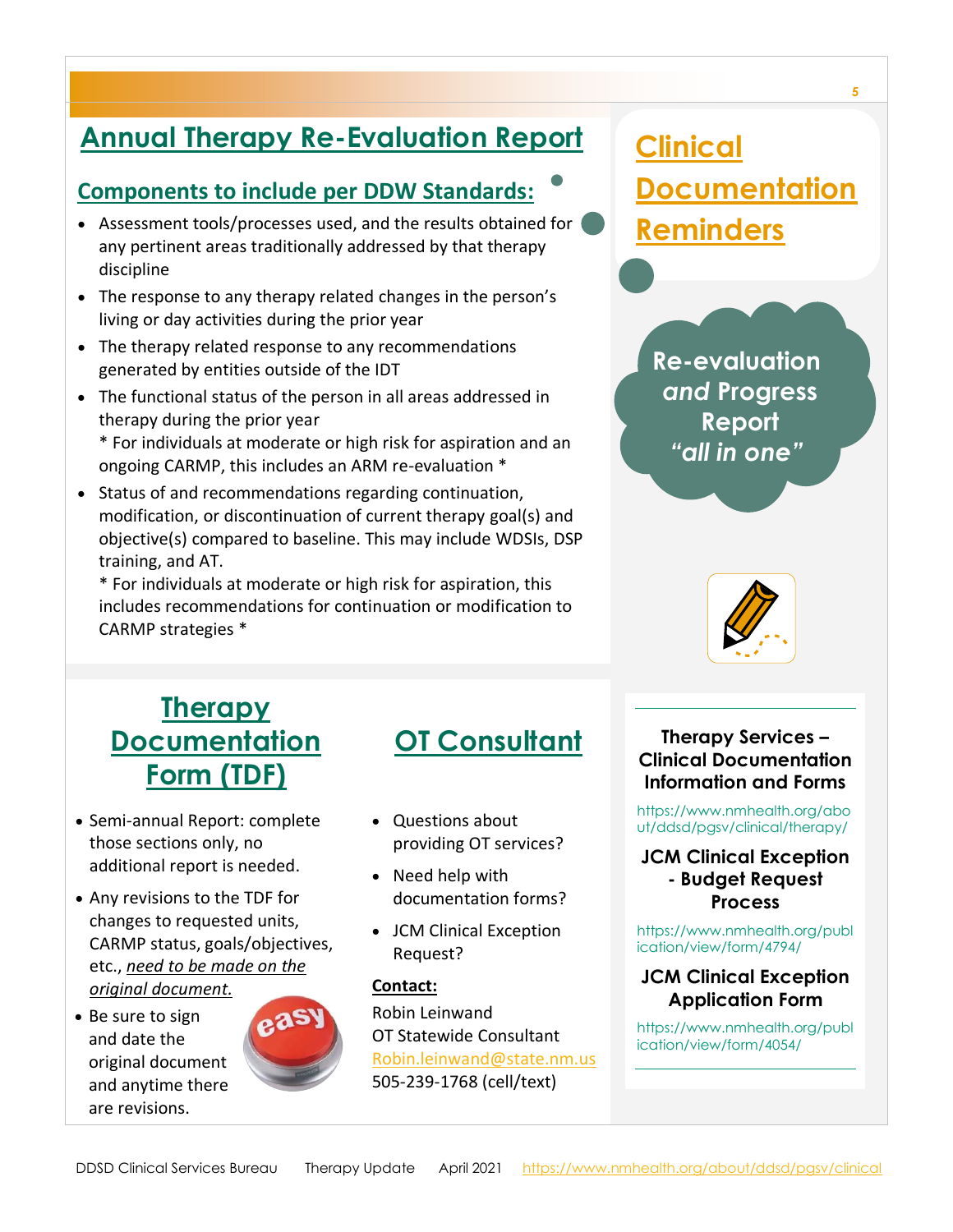#### **Adapted Clothing Options**

#### **Kohls:**

Sizes for Children and Adults

[https://m.kohls.com/ca](https://m.kohls.com/catalog/adaptive.jsp?CN=Feature:Adaptive) [talog/adaptive.jsp?CN=](https://m.kohls.com/catalog/adaptive.jsp?CN=Feature:Adaptive) [Feature:Adaptive](https://m.kohls.com/catalog/adaptive.jsp?CN=Feature:Adaptive)

#### **Billy Footwear:**

[www.Billyfootwear.com](http://www.billyfootwear.com/)

#### **Red Cross Services Home Fire Campaign**

- disaster preparedness education for small business, residences, and youth
- free and provided online - virtually during COVID
- home fire safety education, escape plans, and free smoke alarms installed in residences based on individual needs
- *smoke (flashing) and bed alarms are also available to meet the specific needs of persons who are deaf and hard of hearing*

Contact: Sandra Darling-Roberts 505-506-3567

[sandra.darling](mailto:sandra.darling-roberts@redcross.org)[roberts@redcross.org](mailto:sandra.darling-roberts@redcross.org)

### **CARMP Reminders**

- It is important for therapists and nursing to participate in the annual CARMP meeting/review
- Need to revise a section? Start a new draft 'In Prep' document. Don't edit the 'Submitted' version.

#### *Risky Eating Behaviors? Rumination?*

Per DDW Standards:

- BSC evaluation and support is required if the person ruminates and/or demonstrates risky eating behaviors
- Critical to consult and collaborate with the BSC and all IDT members

### **AT Fund Purchases**

- Purchased item for less? Have extra funds from the check received?
- These funds cannot be used to pay taxes or to purchase 'something else'
- Please contact the Purchasing Agent through SCOMM about their process for returning funds

#### **Considerations for AT Telehealth Device Purchases**

- Adequate memory?
- Processing speed to support zoom meetings, telehealth appointments, etc.?
- Sturdy case?
- Screen protection?
- Device holder or mount needed?

The inexpensive 'good deal of the day' may not be the most cost effective.

### **Training Courses and Compliance**

- Having trouble completing an online training via the UNM CDD site?
- Need to submit a certificate of completion for credit?

#### Contact: [CDD-](mailto:CDD-NMWaiverTrainingHub@salud.unm.edu)

[NMWaiverTrainingHub@salud.unm.edu](mailto:CDD-NMWaiverTrainingHub@salud.unm.edu)

Questions about your transcript? Contact: [Felicia.Vidro@state.nm.us](mailto:Felicia.Vidro@state.nm.us)



#### UNM CDD's homepage

[http://cdd.unm.edu/other](http://cdd.unm.edu/other-disability-programs/disability-health-policy/ddsd-courses/index.html)[disability-programs/disability](http://cdd.unm.edu/other-disability-programs/disability-health-policy/ddsd-courses/index.html)[health-policy/ddsd](http://cdd.unm.edu/other-disability-programs/disability-health-policy/ddsd-courses/index.html)[courses/index.html](http://cdd.unm.edu/other-disability-programs/disability-health-policy/ddsd-courses/index.html)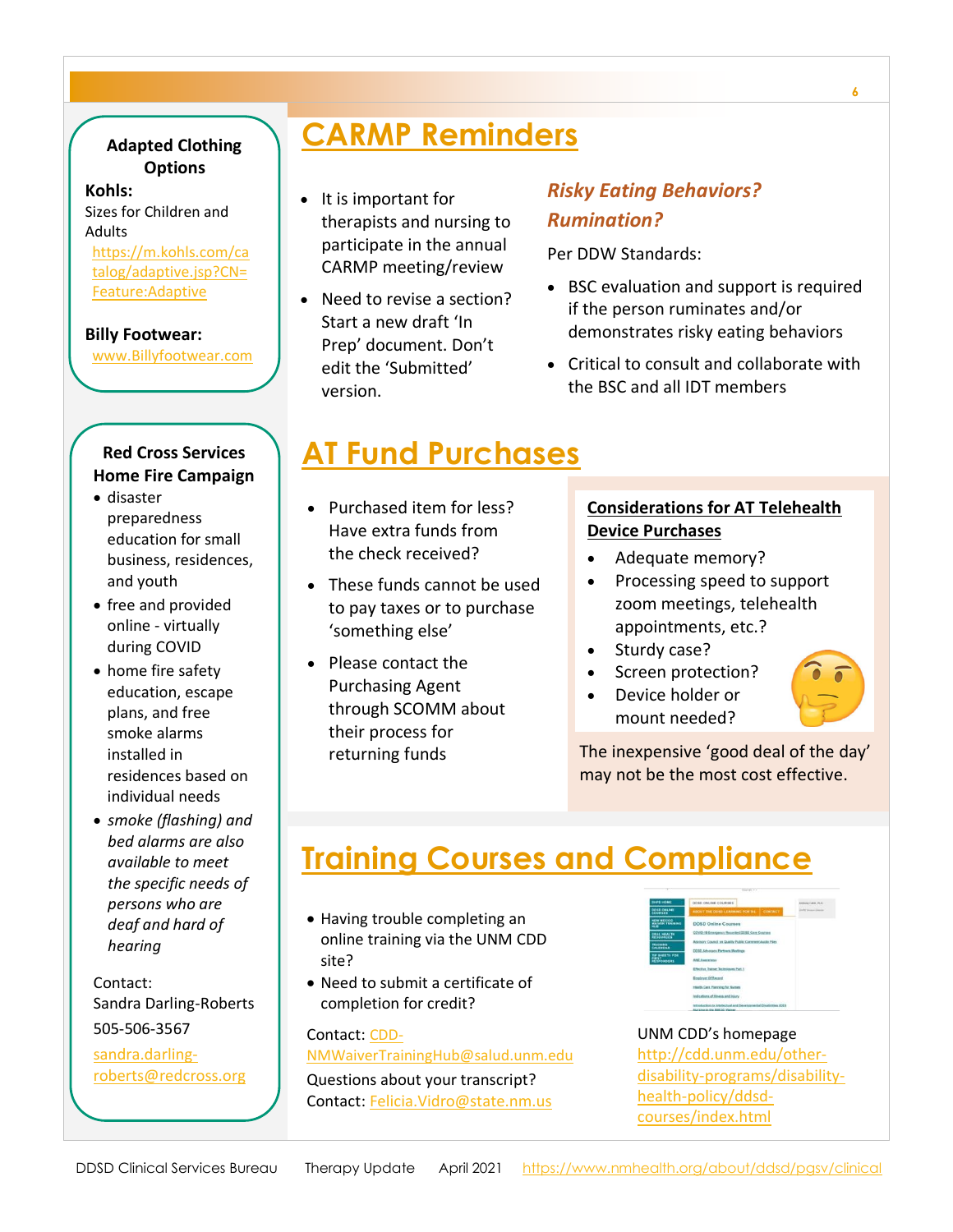## **Did you know? Electronic Visit Verification (EVV)**

- EVV is a telephone and computer-based system that electronically verifies that direct care worker visits occur and documents the time the service begins and ends
- This does not include therapies
- EVV is required by the 21st Century Cures Act

### **New Mexico Developmental Disabilities Waiver Resource Directory for Therapy Providers**

UNM Occupational Therapy Graduate students Rich Lykins and Sean Miyaki are beta testing a list of statewide resources for therapists working with students and adults with intellectual & developmental disabilities across the lifespan in New Mexico.

- They are currently looking to add more resources, particularly those located in rural cities, to make the list as comprehensive as possible
- Please use the following link to access the **New Mexico Developmental Disabilities Waiver Resource Directory for Therapy Providers:** Resource [Directory](https://drive.google.com/file/d/1eflZJdwYr5hbnXZ5SVh7BljRtZE1c7Wu/view?usp=sharing) Main Page
- Any recommendations would be greatly appreciated! Send to Rich Lykins at [RWlykins@salud.unm.edu](mailto:RWlykins@salud.unm.edu)
- [https://www.nmhealth.org/abo](https://www.nmhealth.org/about/ddsd/pgsv/) [ut/ddsd/pgsv/](https://www.nmhealth.org/about/ddsd/pgsv/)
- Questions? Contact Marc Kolman [Marc.Kolman@state.nm.us](mailto:Marc.Kolman@state.nm.us)

### *Can you help?*



Resource [Directory](https://drive.google.com/file/d/1eflZJdwYr5hbnXZ5SVh7BljRtZE1c7Wu/view?usp=sharing) [Main](https://drive.google.com/file/d/1eflZJdwYr5hbnXZ5SVh7BljRtZE1c7Wu/view?usp=sharing) Page

*"Since COVID and the shift to remote services, I've probably had the best team collaboration ever since I've been working on DDW.* 

*Even with our crazy schedules, Zoom has made it easier to touch base more frequently.* 

*Everyone is on the same page, working on the same goals, within our own discipline.*

*This will definitely help each person achieve their goals."*

**- Bella Otto, SLP**

### **Telehealth Spotlight Telehealth Resources**

#### AOTA:

<https://www.aota.org/Practice/Manage/telehealth.aspx>

#### APTA:

[https://www.apta.org/your-practice/practice-models](https://www.apta.org/your-practice/practice-models-and-settings/telehealth-practice)[and-settings/telehealth-practice](https://www.apta.org/your-practice/practice-models-and-settings/telehealth-practice)

#### ASHA:

[https://www.asha.org/about/telepractice-resources](https://www.asha.org/about/telepractice-resources-during-covid-19/)[during-covid-19/](https://www.asha.org/about/telepractice-resources-during-covid-19/)

National Consortium of Telehealth Resource Centers: <https://www.telehealthresourcecenter.org/>